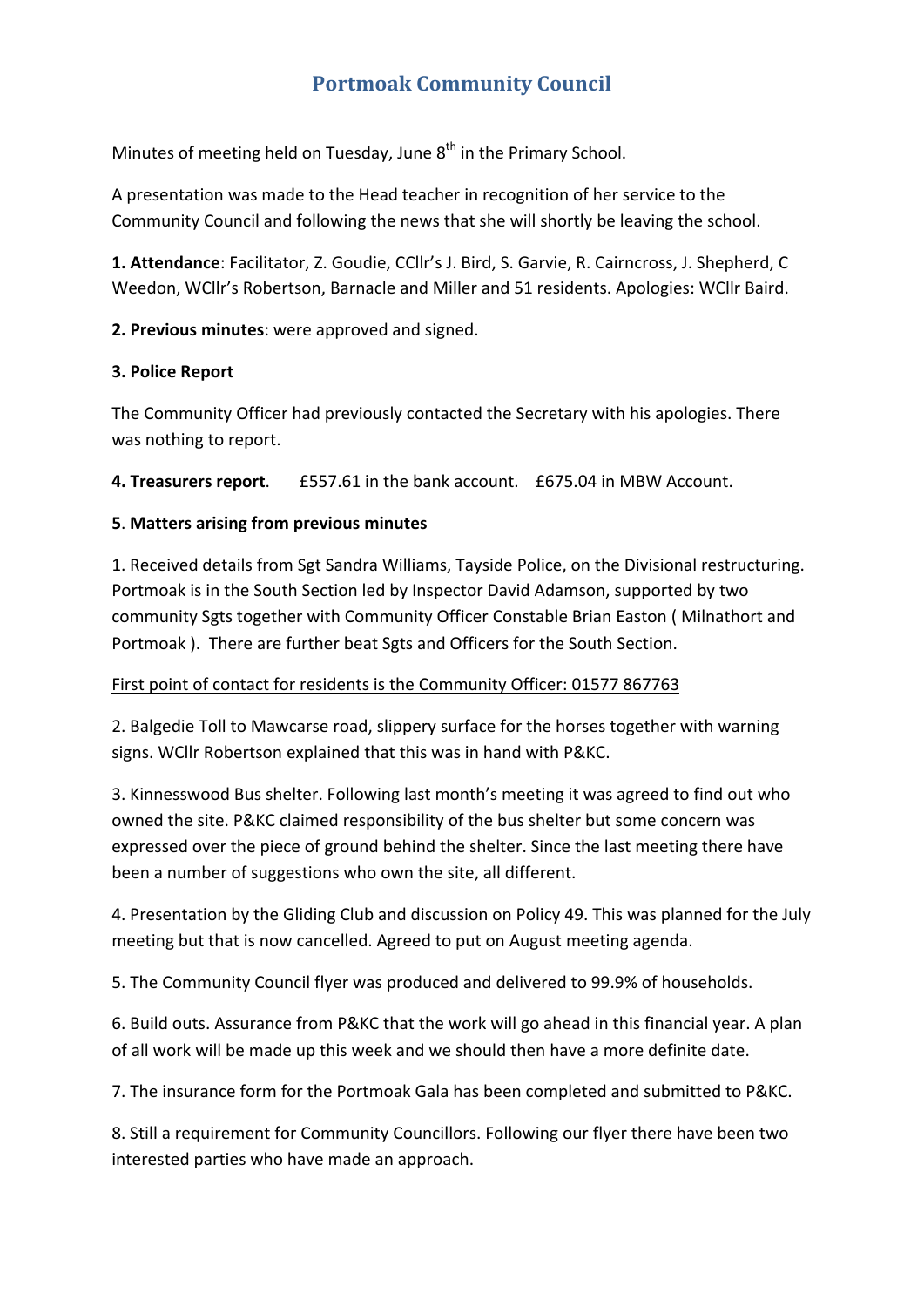9. Stephen's Field. A request was made by P&KC for a copy of the FWAG report. The 'giving' of the field to the community is tied into the planning for the further Whitecraigs development so it seems there might be some progress being made.

10. The cutting/ burning of the gorse and bracken spraying still to go ahead in August.

11. Kinross-shire Fund. It was reported in the March minutes that there was currently £112000 in the fund. Although this was factually correct the fund money is split into two accounts, capital and revenue. The capital account is invested which will enable Kinrossshire to respond to community needs in years to come and the revenue account (currently £30000) is used to fund present day community based initiatives.

12. Speeding has been an issue in Portmoak for many years. WCllr Barnacle copied the CC recently with a letter which he had sent to the Council's Enterprise and Infrastructure Committee meeting on May 26<sup>th</sup> 2010. The report of the meeting can be found on the P&KC website.

## **6. Subcommittee reports**

## Paths Group

1. There will be a site walk on June 19<sup>th</sup> 2010 to look at walk issues. Anyone interested can join the walk at Portmoak Hall car park at 10.00 hrs.

2. Information boards for the MBW to be collected from Dundee. Proposed to have them in Portmoak Hall during Portmoak Festival.

3. There has been damage to the MBW above the golf course which will require some maintenance.

4. Work on the path along the A911 will not start until after September this year.

#### Planning Group

No new applications to report. Please see the Portmoak CC website for the rolling information on planning applications.

#### Management Group

Nothing to report.

## **7. Cllr reports**

Cllr Robertson reported that there had been a meeting at P&KC on ways of handling the financial cuts (around 30%) which were inevitable in the Council spending. Difficult decisions would have to be made and whilst essential services would be maintained money to organisations such as Bloom committees were under threat.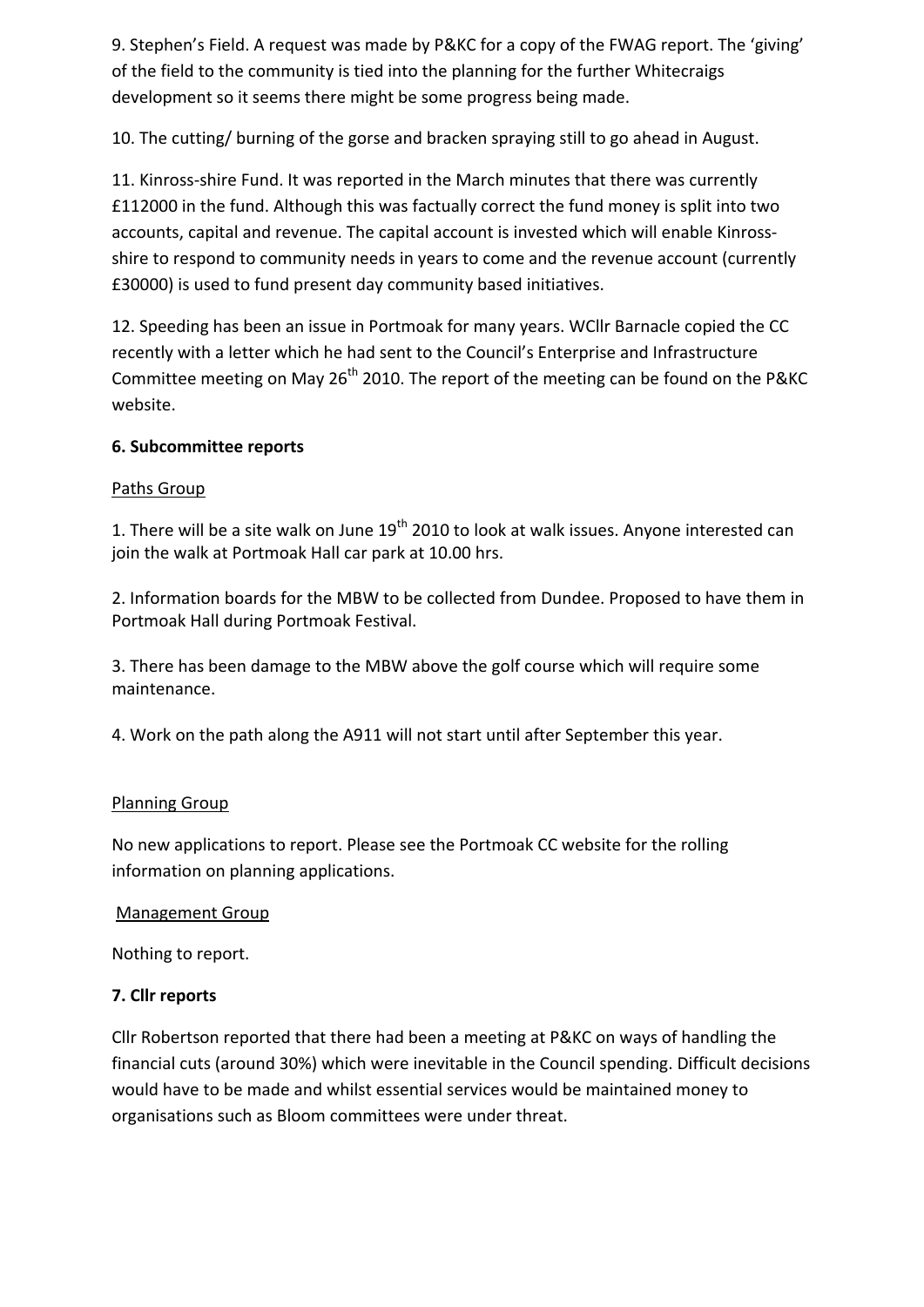Repairs to Scottish Water infrastructure. There was generally a long delay in having these completed. He has written to the Scottish Office Minister suggesting that these are carried out by the Council and the cost recouped from the Water Company.

WCllr Miller agreed with Cllr Robertson re the spending cuts and the issue faced by P&KC was to look for a fair method of reducing the spending and to engage with communities.

# **9. AOCB**

1. The Secretary had received a letter from a resident suggesting a name for the 'new' road at Scotlandwell.

The names of new roads were decided by the Ward Cllrs. If anyone has a suggestion for the name of the new road it would be appropriate to contact the Ward Cllrs direct. This should be done quickly since the decision will be made on June  $26<sup>th</sup>$  2010.

2. The Secretary had been asked to highlight the Countryside Ranger Service Newsletter.

3. It was noted that the Convention of Perth and Kinross Community Councils could not hold their recent AGM due to a lack of a quorum. A further meeting would be held on June 23<sup>rd</sup> 2010 and if a quorum is not achieved the Convention will be dissolved.

4. A resident reminded the meeting that the bird nests in the Kinnesswood bus shelter were protected by law whilst they were in use and should the bus shelter be dismantled a new place for the MBW poster would have to be found.

5. A resident raised the issue of the proposed Westfield Wind Farm development and the supposed lack of input shown by P&KC on this development which he considered would be an eyesore throughout the whole of Kinross‐shire.

There had been a lot of discussion on this subject when it was raised some two years previous and therefore considered not appropriate to continue the discussion further.

# **9. Communications**

The following communications had been received by the Secretary since the previous meeting but not read out at the meeting.

1.5.10 email from Resident suggesting names for the road at Scotlandwell

2.6.10 Letter from P&KC re Community Use of Schools, change of invoicing

1.6.10 Letter from P&KC Public Space Management asking the CC to highlight the Countryside Ranger Service Newletter.

Letter from Convention of Perth and Kinross CC's, danger of dissolution, AGM 23.6.10

14.5.10 Letter from Cllr Barnacle to P&KC re speed limit review of A&B class roads.

4.6.10 Information from Convention of CC's re CC Planning Portal